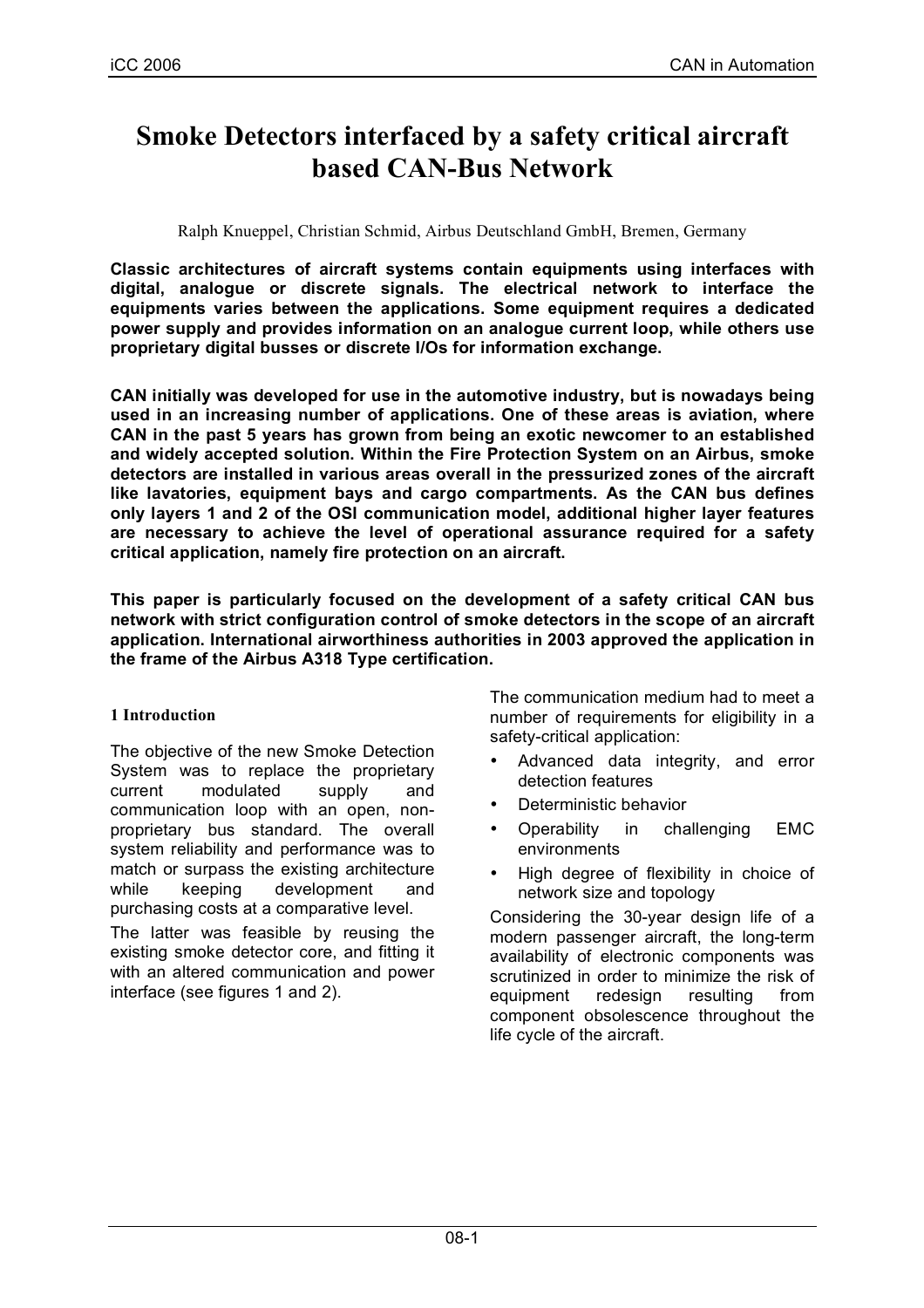

Figure 1: Smoke Detection System using proprietary detector supply & communication loop



Figure 2: Smoke Detection System using an open standard CAN bus to interface detectors

The CAN bus was deemed the most suitable communication medium capable of fulfilling the above requirements.

## **2 Protocol**

The CAN protocol, as defined in ISO 11898 [1], covers layers 1 and 2 of the OSI communication model. The remaining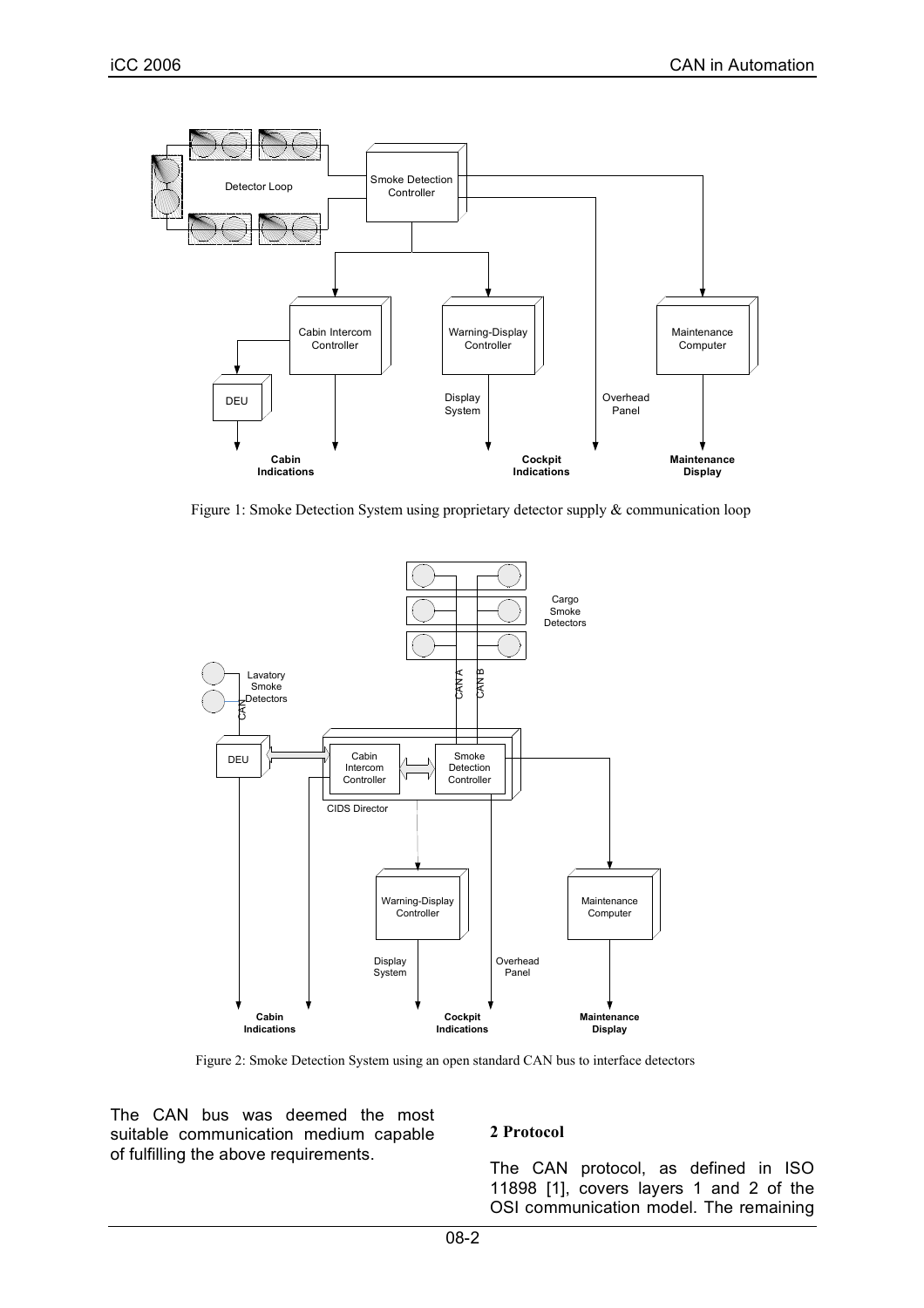

Figure 3: CAN identifier

layers up to layer 7 have to be managed by additional services up to the application. Various standardized higher layer protocols such as CANopen are available and widely used in industrial applications. Instead of selecting a generic high layer protocol, a specific to-type application layer protocol was developed and documented in a System Interface Document [2] in order to ease compliance with RTCA/DO-178 [3] guidelines.

Analysis of the communication needs resulted in the following protocol requirements:

- Every individual smoke detector on the network must be uniquely identifiable
- Messages generated by a smoke detector must contain information about its identity
- Support a Master-Slave communication model

# CAN identifier

The 29 bit extended identifier is utilized, and partitioned into the sub fields as shown in figure 3.

## Message type

The purpose of the Message Type is to categorize messages according to their overall relative priority and indicate whether the Module ID contains a transmitter or receiver address. Two classes of Message Type, Process Data Object (PDO) and Service Data Object (SDO) are instantiated either as Transmit or Receive objects; T\_PDO and R\_PDO as well as T\_SDO and R\_SDO respectively. A Transmit Data Object (T\_xDO) denotes the Module ID contains the network address of the transmitter, whereas a Receive Data Object (R\_xDO) contains the network address of the intended receiver in the Module ID field.

## Function code (bits 24..15)

Every application function is designated a unique Function Code within its respective Message Type. In addition to describing the next level of arbitration priority, the Function Code is used to transport logical data without the use of the actual CAN data fields. In this case the Data Length Code (DLC) is 0, enabling efficient use of data bandwidth, particularly for R\_PDOs and R SDOs which contain mostly status requests directed at smoke detectors and don't carry any further information than the request itself.

## Module ID (bits 14..5)

The Module ID field contains the unique network identification of the CAN node. This may also be a broadcast identification when a message is directed at several nodes simultaneously. Two sub fields Module Type and Module Address split the Module ID into equipment classes and their individual addresses. The entire Module Address space may be reused for every Module Type on the network.

## System ID (bits 4..0)

The System ID is used to tag the CAN identifier with a unique system identification code. All smoke detectors and other fire protection components are assigned a fixed value.

## Data frames

A Data Frame is generated by a transmitter to transfer application data to one, or in the case of a broadcast, several receivers. Within the Data Frame, the Data Field consisting of 1-8 bytes carries the application data. A Data Frame may contain an empty Data Field (DLC = 0). In this case, data is carried through the Function Code alone.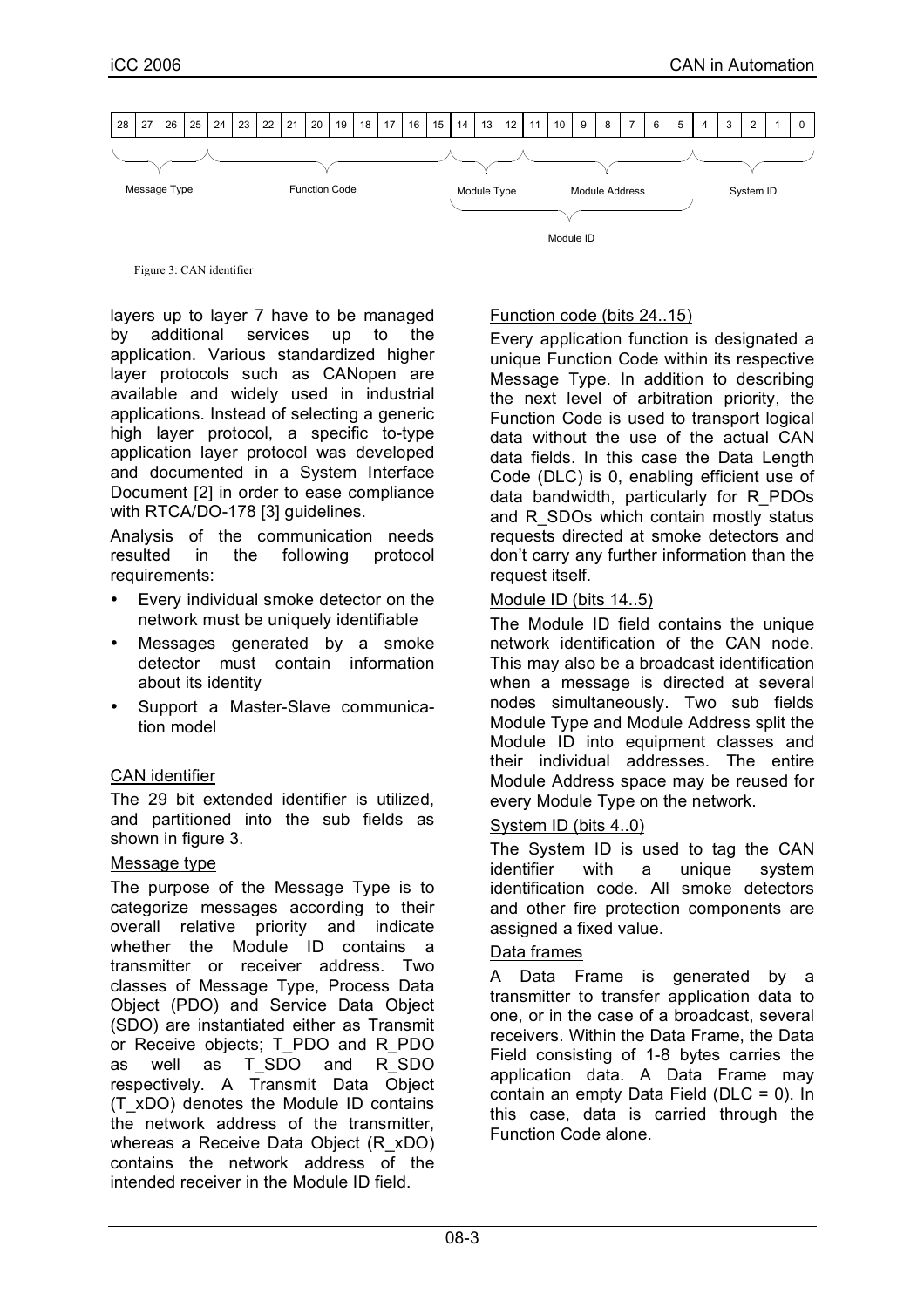| Data byte      | <b>MSB</b>     | <b>LSB</b>     | Description                    | Format        |
|----------------|----------------|----------------|--------------------------------|---------------|
|                | 7              | 5              | spare / not used               |               |
|                | $\overline{4}$ | 4              | Detector Warning               | Discrete      |
|                | 3              | 3              | Prefault threshold exceeded    | Discrete      |
|                | $\overline{2}$ | $\overline{2}$ | Detector standby               | Discrete      |
|                |                |                | Detector alarm                 | Discrete      |
|                | $\overline{0}$ | 0              | Detector failure               | Discrete      |
| $\overline{2}$ | 7              | 0              | Trouble shooting data          | Binary        |
| 3              | 7              | $\overline{2}$ | spare / not used               |               |
|                |                | 0              | MSB contamination level        | Binary        |
| 4              |                | 0              | <b>LSB</b> contamination level | Binary        |
| 5              |                | $\overline{2}$ | spare / not used               |               |
|                |                | 0              | MSB smoke level                | <b>Binary</b> |
| 6              | 7              | 0              | LSB smoke level                | <b>Binary</b> |
| 7              | 7              | $\overline{2}$ | spare / not used               |               |
|                |                | 0              | MSB temperature                | Binary        |
| 8              |                | 0              | LSB temperature                | Binary        |

Table 1: Smoke Detector Data Field

A smoke detector's 8-byte status Data Field is as defined in table 1 with the meaning of the data bits in table 2.

#### **3 Network management**

It is of utmost importance that the system configuration and availability of resources (smoke detectors) is known to the network master. Lack of configuration control through the network master device would jeopardize safety and disqualify the system. From a safety assessment point of view, the worst case condition is an undetected configuration error leading to an incorrect compartment designation incase of fire; an alarm reported in the aircraft's forward cargo compartment while the real fire occurrence is in the aft cargo compartment and vice versa. Such a case

| Designatio bit |   | Meaning                                                                                                                                             |
|----------------|---|-----------------------------------------------------------------------------------------------------------------------------------------------------|
| Failure        | 0 | The smoke detector is no longer able to detect<br>smoke or to communicate this information in a<br>reliable manner                                  |
| Alarm          |   | Smoke is detected and confirmed                                                                                                                     |
| Standby        | 2 | The smoke detector is able to detect smoke<br>and communicate this information in a reliable<br>manner                                              |
| Prefault       | 3 | The smoke detector optical cell contamination<br>level has exceeded the internal threshold for<br>triggering a corresponding maintenance<br>message |
| Warning        | 4 | The CAN TX error counter has exceeded 96                                                                                                            |

is classified as catastrophic. A catastrophic event is defined as an occurrence leading to total loss of the aircraft and occupants and must be ruled out with a defined level of probability of failure < 1⋅10<sup>-9</sup>. Therefore, various network management mechanisms are necessary to ensure proper system configuration during initialization and normal operation.

#### **3.1 Power-up configuration control**

The normal expected configuration of smoke detectors is fixed in a lookup table within the network master's operational software. At power up or system initialization, the current configuration is compared with the expected through a mechanism called Configuration Check Request. During the Configuration Check Request process, the network master broadcasts the Configuration Check Request as an R\_PDO with the broadcast Module ID to all smoke detectors. These in turn reply with T\_PDOs containing their individual Module Address, enabling the network master to make a comparison of the received replies with the expected replies, and thereby detecting the following failure cases:

• Incorrect configuration of the network master for the intended installation

Table 2: Meaning of the status bits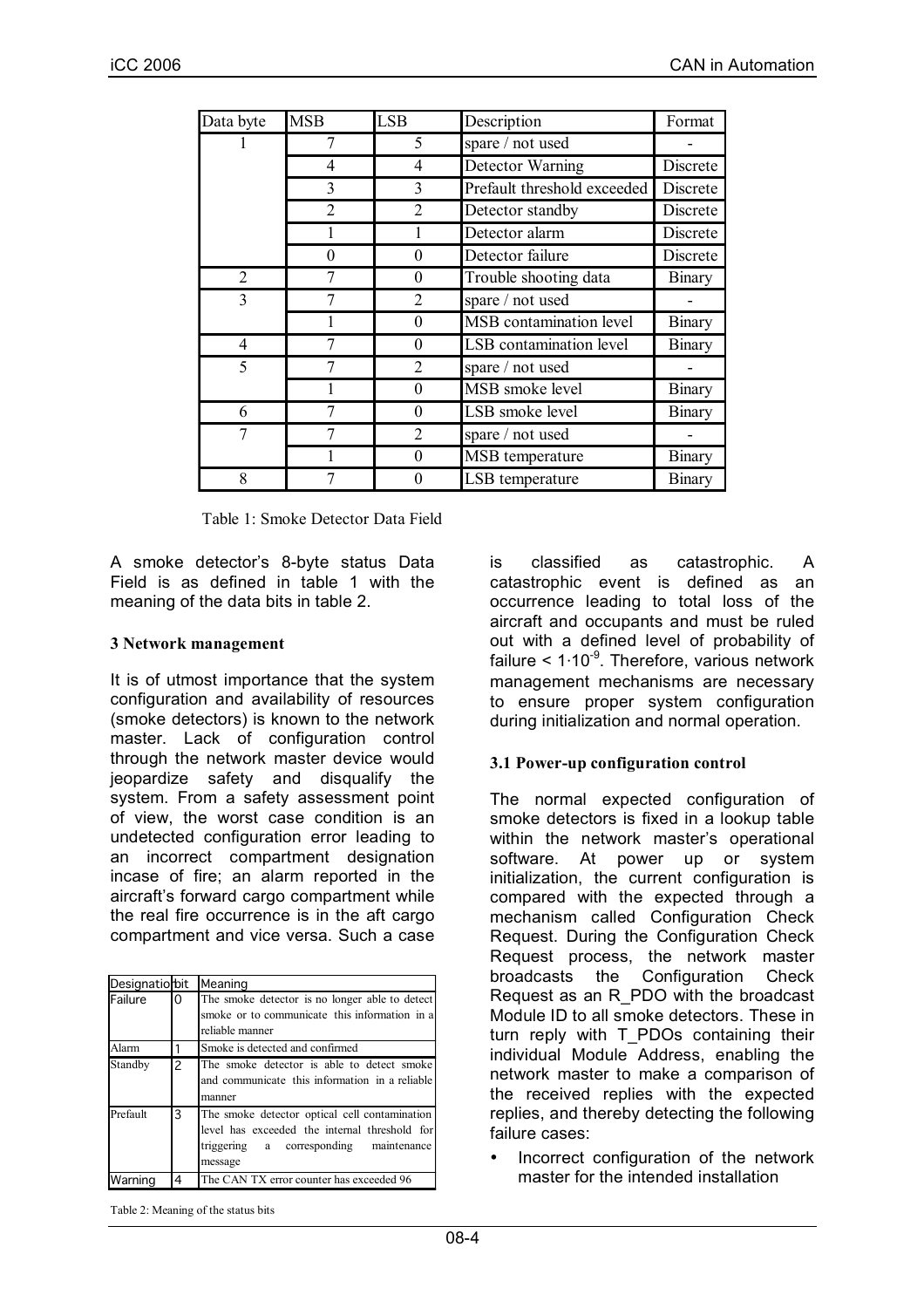MASTER



An unexpected smoke detector has replied (excessive smoke detector on network)

Each polling request is monitored by a timeout in which the reply is expected. The polling cycle is repeated every 2 seconds.

|        | Polling Requests (R PDO) |
|--------|--------------------------|
|        | بييسية                   |
| MASTER |                          |

Polling Replies (T\_PDO)

**Figure 7: Normal polling operation**

Configuration Check Replies (T\_PDO)

Configurati on Check Request R\_PDO Broadcast

#### **Figure 4: Normal configuration check request / reply process**



Configuration Check Replies (T\_PDO)

#### **Figure 5: Failure of expected smoke detector to reply**



Configuration Check Replies (T\_PDO)

## **Figure 6: Unexpected smoke detector reply**

Thus, comparison of the configuration present on the network with the expected configuration, is a prerequisite for determined network behavior.

# **3.2 Normal polling operation**

The CAN bus is operated in Master-Slave mode. The network master cyclically acquires the status of each smoke detector by an explicitly addressed request frame. Not to be confused with CAN remote request frames, the request message is a regular data frame of type R\_PDO containing the individual Module ID of the subject smoke detector, and is replied to by a T\_PDO data frame containing the Module ID of the replying transmitter.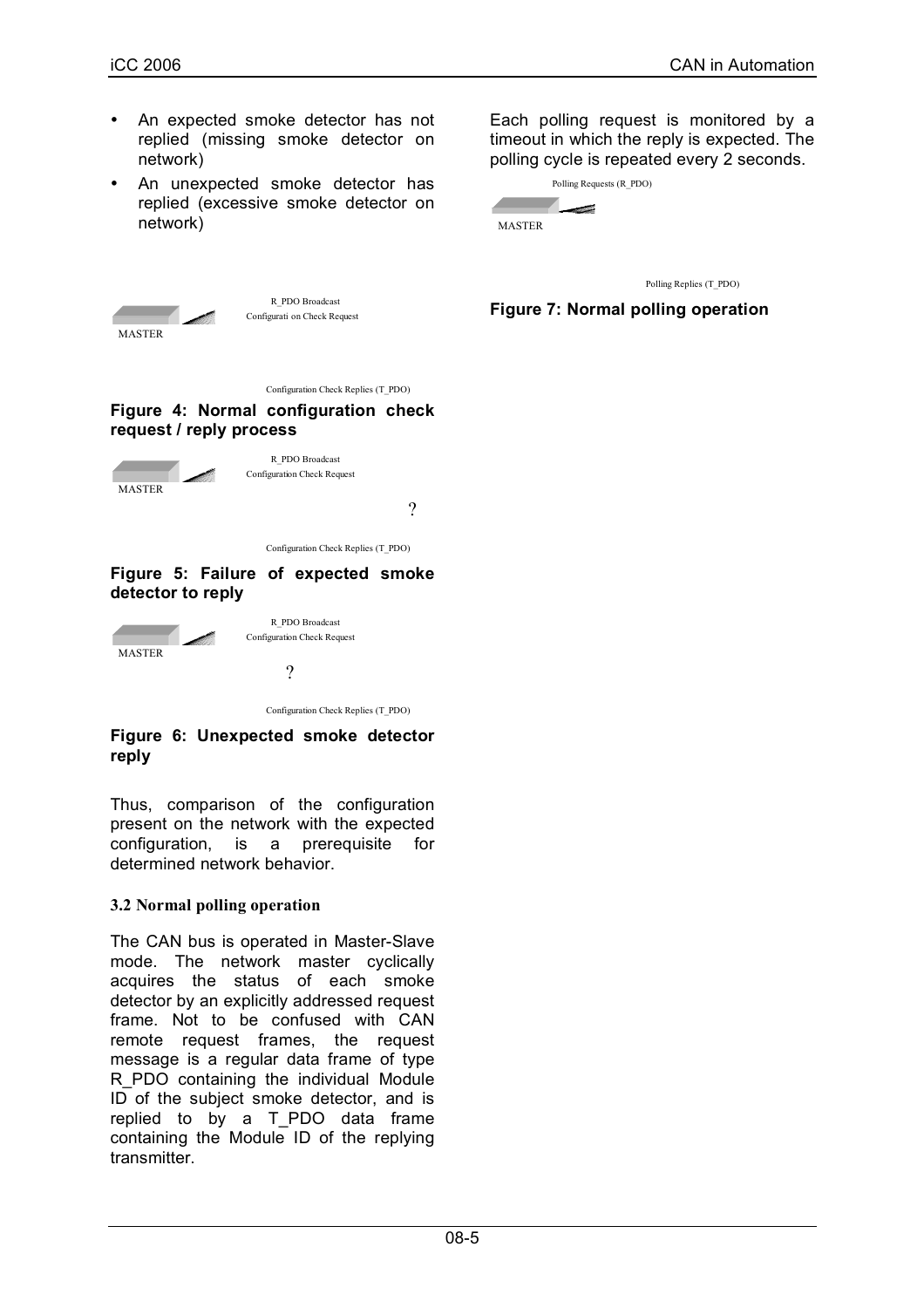# **3.3 Failure detection / reconfiguration**

The response time of the smoke detector is 60ms, including internal processing time and retry mechanisms inherent to CAN. A reply is considered timed out by the network master when not received prior to the following polling cycle; 2 seconds later. An outstanding reply increments a counter C in the network master. The reception of a normal polling reply while the counter is  $1 \leq C \leq 5$  leads to a reset of the counter to 0 and the smoke detector is restored to normal operation. Once the counter reaches 5 outstanding replies (10s), the smoke detector is declared inoperable and is no longer polled, thereby resulting in a reconfiguration of the system. System determinism is ensured through the request-reply time window and the polling cycle:





# **Figure 8: Timeout expired**

In summary, the polling process abides by the following rules:

- Only expected smoke detectors are polled
- A smoke detector determined missing during power up is not polled
- A smoke detector is no longer polled following 5 consecutive timeouts
- A smoke detector is no longer polled when declared failed

# **3.4 Smoke detector monitoring**

In addition to the network based configuration and time monitoring, the smoke detector is monitored for proper functional behavior by the network master.

Normally the smoke detector is in the standby condition (bit 2 on data byte 1 is TRUE). In case of alarm, the standby bit becomes false while the alarm condition (bit 1 on data byte 1) is TRUE.

These conditions are by definition mutually exclusive and are therefore monitored for proper behavior. If two consecutive polling replies are received with neither the standby nor the alarm bit set to TRUE, or both bits set to TRUE, the smoke detector is declared failed and is no longer polled. In Boolean terms:

*Failed* =  $(alarm * s \tan dby) + (alarm * s \tan dby)$ 

# **4 Network topology**

The smoke detectors are connected with the network in a linear bus topology with stubs departing from a central bus line. Bus termination is accomplished through resistors implemented within the network master at one end of the network, and the last smoke detector at the other end. Each item of equipment is qualified to operate on a CAN bus of length 150m, with 32 nodes connected through 2m long stubs to the main bus line.



# **Figure 9: Network topology**

Depending on the aircraft compartment being monitored, either a single or dualredundant bus line is incorporated depending on the reliability requirements and whether the compartment is accessible or not during flight. The dual redundant architecture implies two smoke detectors at each location within a compartment. This is the case for the cargo compartments in the lower deck of the aircraft. Each lavatory, on the other hand, is fitted with a single smoke detector.

# **5 Development process**

The safety-philosophy in aviation defines quantitative safety objectives and assigns acceptable probabilities. The overall probability for a failure with catastrophic consequences must be extremely improbable. This must be demonstrated to the airworthiness authorities for